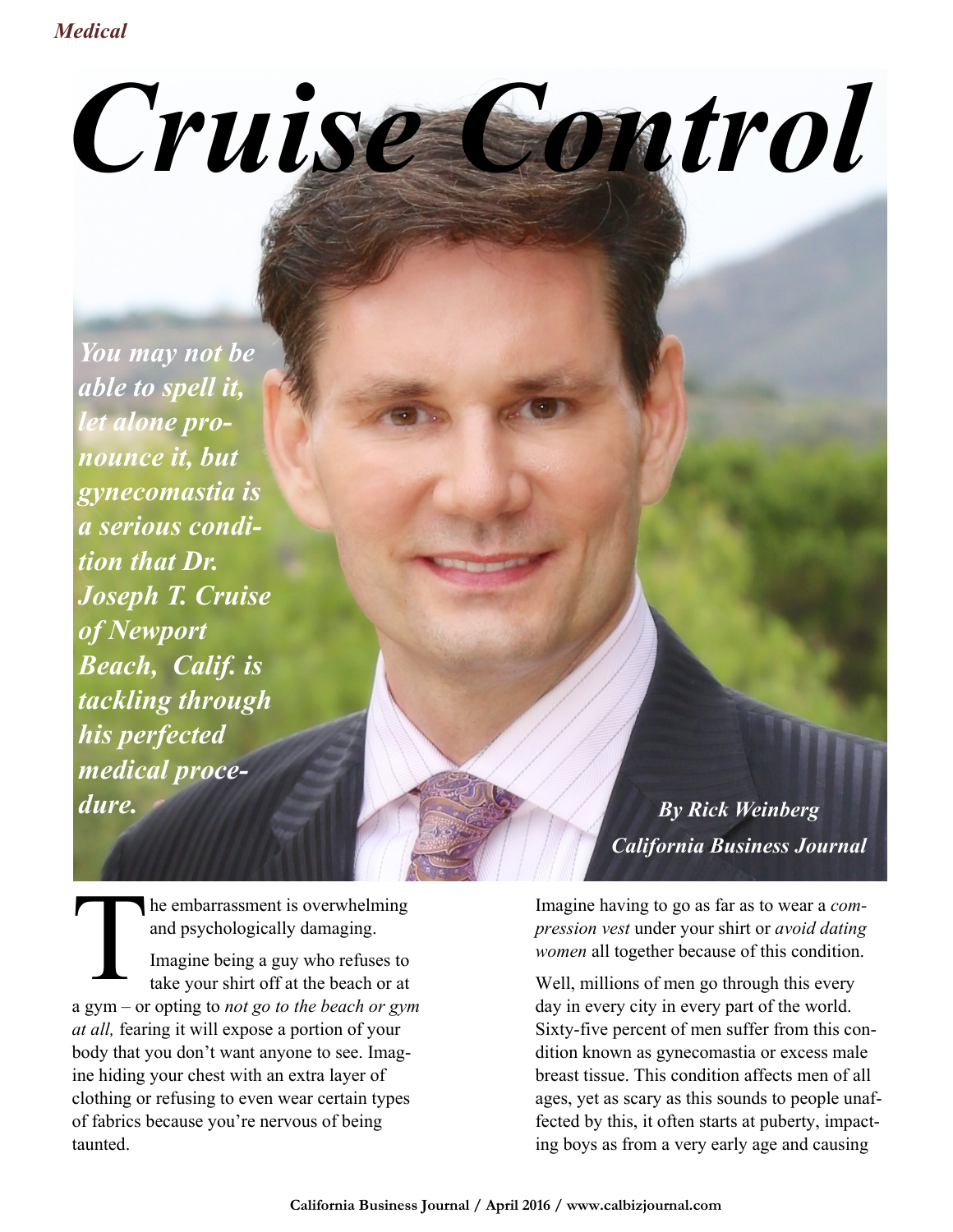

severe psychological damage and anxiety, setting them on a path for an unfulfilling life and confusing lifestyle.

The one surgeon in this country who knows more about this condition than perhaps anyone on the planet is Dr. Joseph T. Cruise of Newport Beach, Calif. He has been performing gynecomastia procedures for most of his 14-year career. He performs more gynecomastia surgeries weekly than most surgeons do in a year.

Equally impressive is that he has perfected his technique via the Cruise Classification System, which allows him to better target and define treatment for all types of gynecomastia with minimal downtime. He performs the majority of his procedures under local anesthesia – although there are some cases that require general anesthesia.

Having emerged as the leading and most influential doctor and surgeon in his highlyspecialized, unique field, Dr. Cruise has perfected the incision portion of the procedure, reducing recovery time, pain and scarring to where it's a generally a non-issue.

"From the very beginning of my practice, I was

astounded at how underserved and misunderstood gynecomastia was," he says. "As a surgeon, I feel an obligation to raise public awareness, not only for gynecomastia as a condition, but also for its treatment."

Amazingly, these techniques are not typically taught in plastic-surgery training programs or in residency.

"I didn't do a single one of these procedures in my residency," Dr. Cruise says. "It's just something that is not done or taught. Plastic surgeons are not trained in it traditionally.

"This condition has lived in a vacuum in society's eyes and in my own profession. When you look at the sheer number of articles, reports and studies on face lifts, breast implants and tummy tucks versus gynecomastia, it's minuscule. There is mounds of literature on everything – except gynecomastia."

Yet Dr. Cruise is changing that. He started changing it 10 years ago when he was featured on the Discovery Channel and realized he had to be "the funnel" for circumstances to be more prevalent. From that point on, he made it his life's mission to make the public more aware of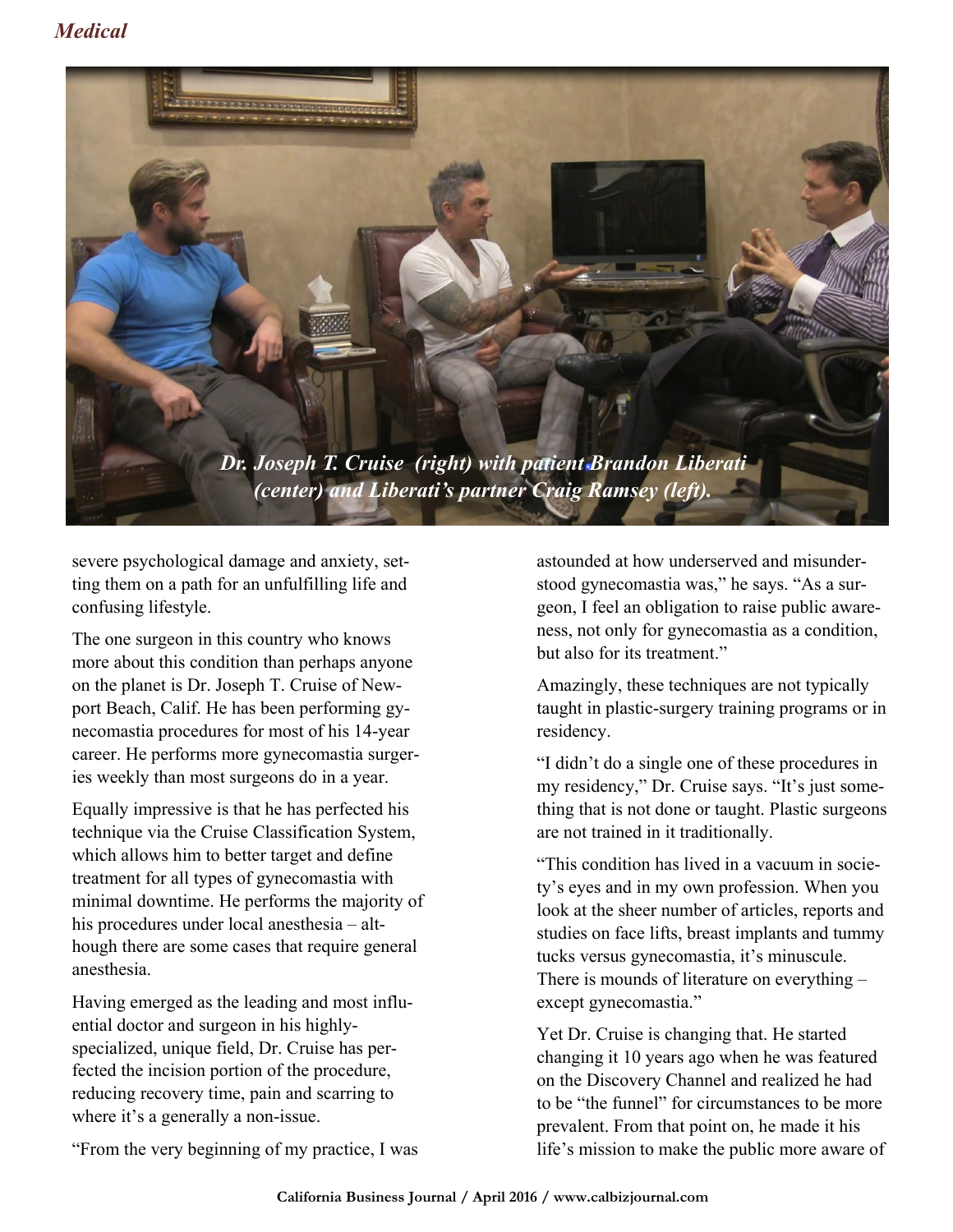## *Medical*

it, especially the parents of teenage boys who could be afflicted with the condition, thereby damaging their psyche and questioning whether they're even male.

"Gynecomastia is more than a mere aesthetic concern," he says. "The emotional and psychological effects of this condition run deep and strip away self confidence like a cancer.

"Young teenagers are already having a difficult time fitting in. They become withdrawn and begin to feel alone and trapped in a body they begin to hate, eating away at their body image during a critical time.

"It's scary how unknown and mysterious this condition is."

The emotional pain worsens, continuing into adulthood and creating more psychological damage and the highest levels of selfconsciousness.

"Patients suffer in silence, enduring profound feelings of embarrassment and becoming extremely insecure," Dr. Cruise says.

T ake the case of Brandon Liberati of Hollywood, Calif. For more than 40 years, he suffered with gynecomastia.

"It tormented me," he says.

Finally, at the age of 48, he did something about it – only after he felt lumps in his chest.

Breast cancer was a big part of his family's history with his mother, grandmother, great grandmother and five other relatives.

"I wasn't going to let it happen to me," he says. He had surgery and his life has done a complete shift.

"I feel amazing and free," he says. "I am comfortable now wearing any clothing fabric, and I don't avoid shirtless situations like the beach, pool, or the locker room.

"This has changed my life and my self confidence. I actually feel like I am free to finally be myself for the first time."

He pauses for a moment and says, "The shame that you feel when you have gynecomastia is overwhelming at times and it haunted me up until the very last moment."

The stories of this relatively unknown condition are slowly beginning to surface.

Another one of Dr. Cruise's patients was so embarrassed by his decades-old condition of gynecomastia that he never even wanted *to leave his home.*

"I live close to the beach but I never even wanted to go there," he says. "I always looked forward to when it was cold so I could hide under a jacket. I never felt confident or comfortable with myself."

He wound up letting himself go. He thought he was stuck with having enlarged breasts for the rest of his life. "I felt so powerless," he says. "I was totally unaware that there was a solution."

How does he feel today after undergoing surgery?

"Dr. Cruise changed my life," he says. "He's changed the way I live and feel about myself. I now have tremendous confidence."

Even the most stoic of men are brought to tears when they experience successful results.

"Dr. Cruise is a master craftsman," says another patient. "His technique is simply unparalleled. Words cannot express how far my expectations were exceeded [after surgery]. I am literally a new man today."

He is more confident, bold, outgoing, friendly, optimistic and charismatic than ever before. His life is so much fulfilling and meaningful.

"I eat healthier and exercise like never before," he says. "I feel like I've been given a fresh start in life and a chance to live life to the fullest."

He now takes his shirt off whenever possible.

"I know, it's vain," he says with a laugh. "But I used to leave my shirt on for years trying to hide my body. Now it's time to make up for that."